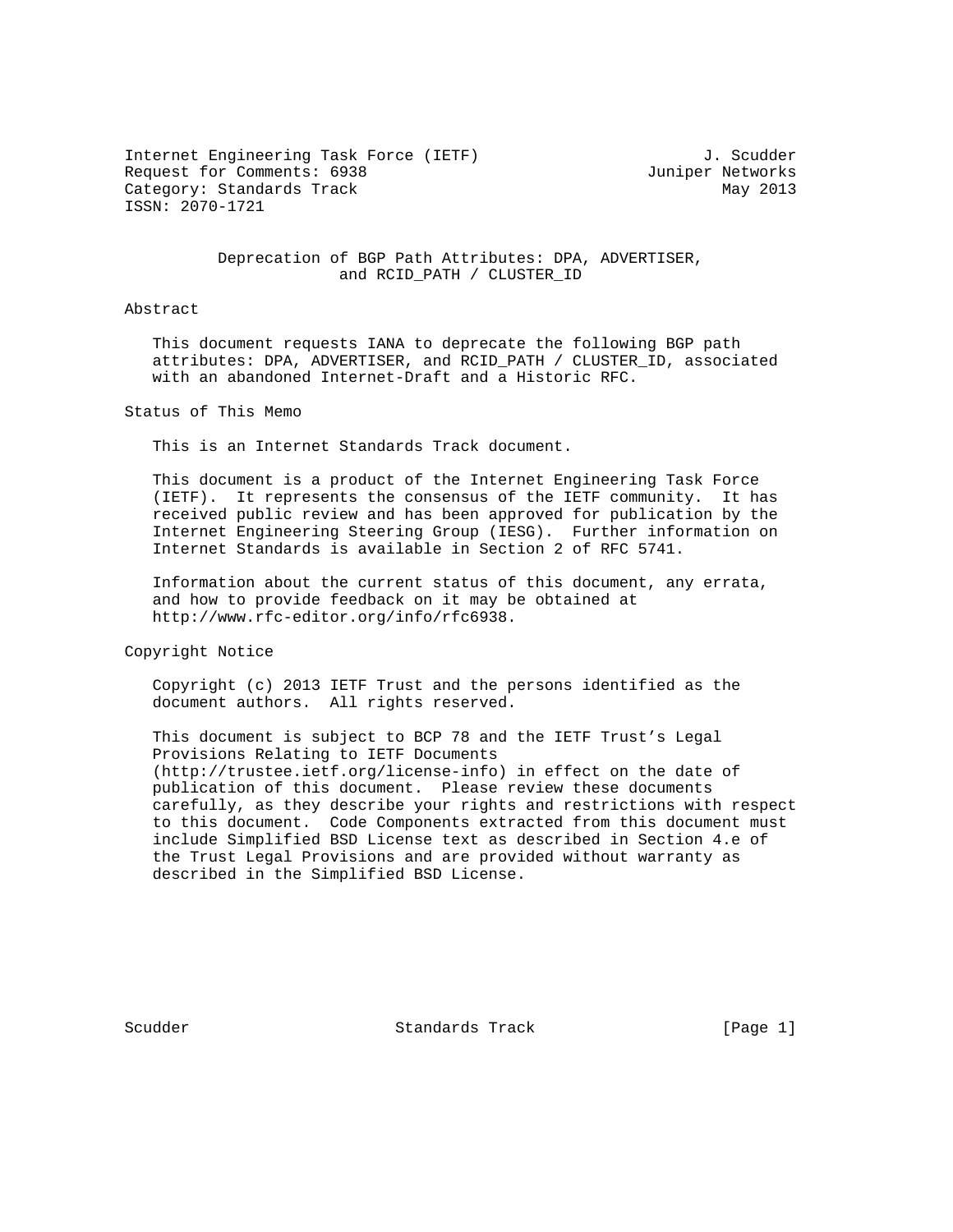1. Introduction

 As of this writing, the BGP Path Attributes registry maintained by IANA contains entries for DPA, ADVERTISER, and RCID\_PATH / CLUSTER\_ID. The first of these is associated with [BGPDPA], an Internet-Draft that was abandoned in 1996. The latter are associated with [RFC1863], an RFC that was reclassified as Historic by [RFC4223] in 2005. Neither specification is currently in use, nor have they ever been.

 Note that the deprecated CLUSTER\_ID is distinct from CLUSTER\_LIST [RFC4456]. CLUSTER\_LIST is not being deprecated.

2. IANA Considerations

 Per this document, IANA has marked the BGP Path Attributes registry entries for DPA (Value 11), ADVERTISER (Value 12), and RCID\_PATH / CLUSTER\_ID (Value 13) as "deprecated".

3. Security Considerations

 There are no meaningful security consequences arising from this registry update.

- 4. Informative References
	- [BGPDPA] Chen, E. and T. Bates, "Destination Preference Attribute for BGP", Work in Progress, March 1996.
	- [RFC1863] Haskin, D., "A BGP/IDRP Route Server alternative to a full mesh routing", RFC 1863, October 1995.
	- [RFC4223] Savola, P., "Reclassification of RFC 1863 to Historic", RFC 4223, October 2005.
	- [RFC4456] Bates, T., Chen, E., and R. Chandra, "BGP Route Reflection: An Alternative to Full Mesh Internal BGP (IBGP)", RFC 4456, April 2006.

Scudder Standards Track [Page 2]